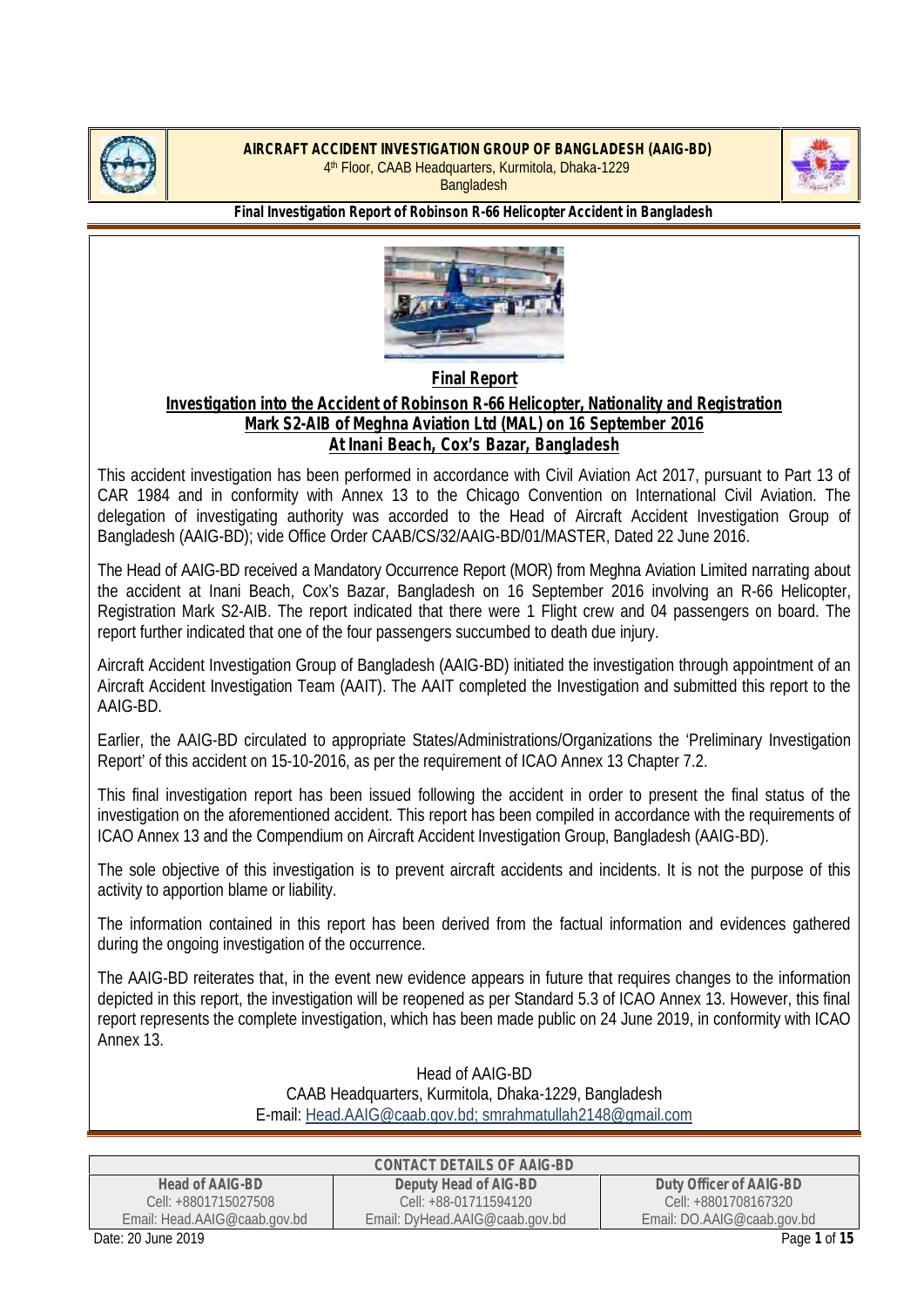



**Final Investigation Report of Robinson R-66 Helicopter Accident in Bangladesh**

# **A. Progression of Events**

| SN  | Events                                                                                                                                                                                                                                  | Date              |
|-----|-----------------------------------------------------------------------------------------------------------------------------------------------------------------------------------------------------------------------------------------|-------------------|
| 1.  | Date of the Occurrence                                                                                                                                                                                                                  | 16 September 2016 |
| 2.  | Memorandum & Formation of Accident Investigation Team (AAIT) as per Standard 5.1<br>of ICAO Annex 13.                                                                                                                                   | 16 September 2016 |
| 3.  | Circulation of Notification to relevant States and others as per Standard 4.1 of ICAO<br>Annex 13.                                                                                                                                      | 18 September 2016 |
| 4.  | Circulation and Publication of 'Preliminary Report' as per Standard 7.1 of ICAO Annex<br>13.                                                                                                                                            | 15 October 2016   |
| 5.  | Circulation of 'Draft Final Report' with the 'Format' for Comments as per Standard 6.3 of<br>ICAO Annex 13.                                                                                                                             | 15 April 2019     |
| 6.  | Circulation of 'Final Report' as per Standard 6.4 of ICAO Annex 13.                                                                                                                                                                     | 23 June 2019      |
| 7.  | Circulation of 'Final Report' together with the 'Format' on the preventive action taken or<br>under consideration, or the reasons why no action will be taken, on the 'Safety<br>Recommendations' as per Standard 6.8 of ICAO Annex 13. | 23 June 2019      |
| 8.  | Publication of 'Final Report' in (http://caab.portal.gov.bd/) as per Standard 6.5 of ICAO<br>Annex 13.                                                                                                                                  | 23 June 2019      |
| 9.  | Deadline on the reception of States' feedbacks on the preventive action taken or under<br>consideration, or the reasons why no action will be taken, on the 'Safety<br>Recommendations' as per Standard 6.11 of ICAO Annex 13.          | 28 September 2019 |
| 10. | Estimated Closure of the Investigation following compilation of 'Actions' on the 'Safety<br>Recommendations'                                                                                                                            | 30 September 2019 |
| 11. | Publication of 'Final Report' in (http://caab.portal.gov.bd/) which will contain States'<br>feedbacks on the 'Safety Recommendations'.                                                                                                  | 30 September 2019 |
| 12. | AAIG-BD Action on Reopening of investigation as per Standard 13 of ICAO Annex 13<br>(If required).                                                                                                                                      |                   |

## **B. Comments from States and Action by AAIG-BD on 'Draft Final Report'**

| <b>SN</b> | <b>Comment from State</b>                   | <b>Action by AAIG-BD</b>                       |
|-----------|---------------------------------------------|------------------------------------------------|
|           | Meghna Aviation Ltd                         | Comments on Section 10.1.2 of the Draft Report |
|           |                                             | have been incorporated in this 'Final Report'. |
|           |                                             | (Please refer to Section 11.1).                |
|           | No further comments received from any State | N/A                                            |

## **C. Feedback from States and Actions by AAIG-BD on 'Safety Recommendations'**

| SN | Comment from State                               | Action by AAIG-BD                            |
|----|--------------------------------------------------|----------------------------------------------|
|    | To be included when received, but not later than | To be incorporated upon receipt of feedback. |
|    | 28 September 2019                                | (Please refer to Section 12.2).              |

|                              | CONTACT DETAILS OF AAIG-BD     |                            |
|------------------------------|--------------------------------|----------------------------|
| Head of AAIG-BD              | Deputy Head of AIG-BD          | Duty Officer of AAIG-BD    |
| Cell: +8801715027508         | Cell: +88-01711594120          | Cell: +8801708167320       |
| Email: Head.AAIG@caab.gov.bd | Email: DyHead.AAIG@caab.gov.bd | Email: DO.AAIG@caab.gov.bd |
| Date: 20 June 2019           |                                | Page 2 of 15               |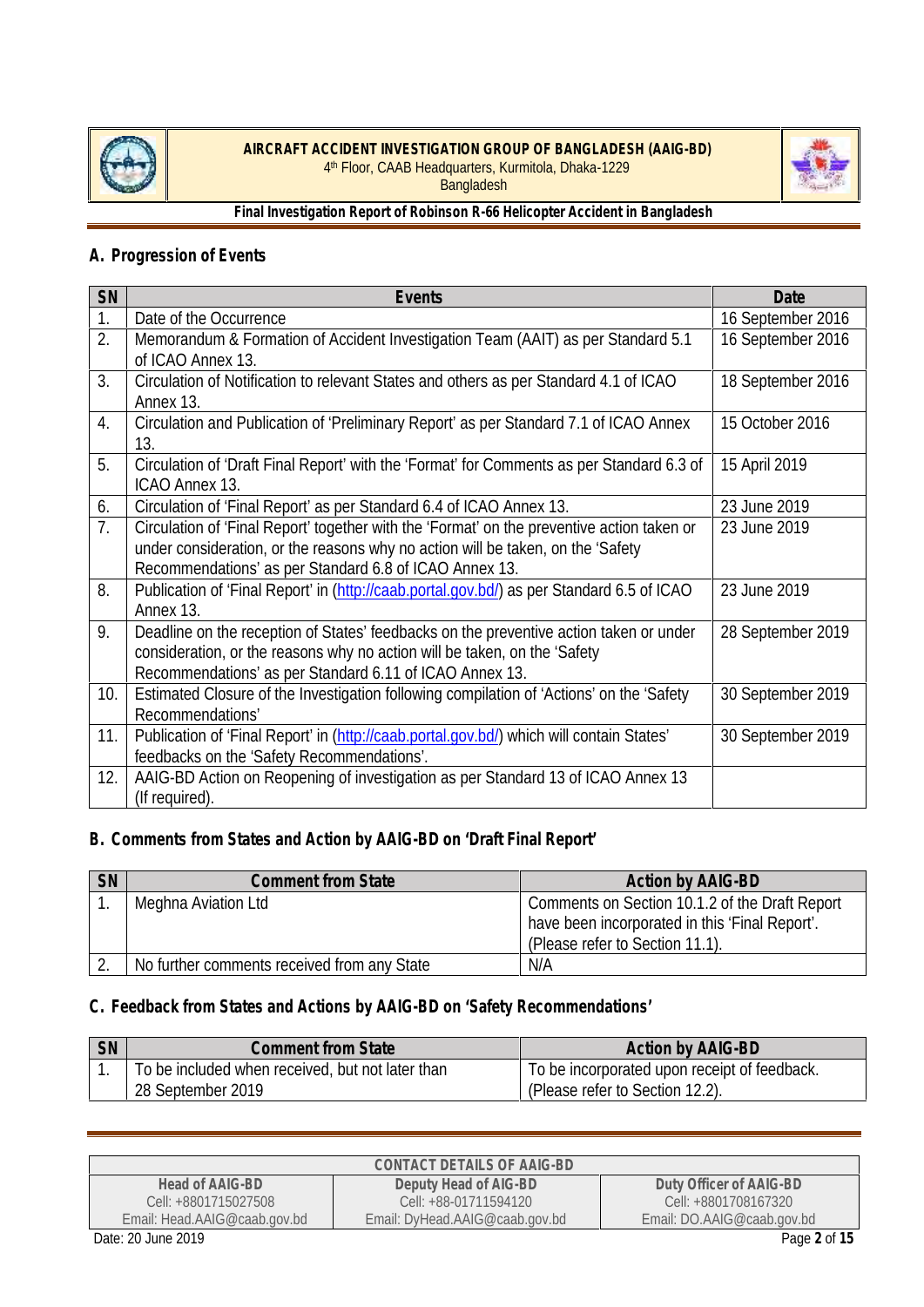



**Final Investigation Report of Robinson R-66 Helicopter Accident in Bangladesh**

# **Table of Contents**

| Section     | Para             | Subject                            |
|-------------|------------------|------------------------------------|
|             | 1.1              | Name of Operator                   |
|             | 1.2              | Name of Manufacturer               |
|             | 1.3              | <b>Aircraft Model</b>              |
| 1. Title    | 1.4              | <b>Aircraft Nationality</b>        |
|             | 1.5              | <b>Aircraft Registration Marks</b> |
|             | 1.5              | Place of Occurrence                |
|             | $\overline{1.7}$ | Date of Occurrence                 |
|             | 2.1              | Notification                       |
|             | 2.2              | <b>AIG Authority</b>               |
|             | 2.3              | <b>Accredited Representation</b>   |
|             | 2.4              | Organization of the                |
| 2. Synopsis |                  | Investigation                      |
|             | 2.5              | <b>Authority Releasing Report</b>  |
|             | 2.6              | Date of Publication                |
|             | 2.7              | <b>Brief Resume of</b>             |
|             |                  | Circumstances Leading to           |
|             |                  | Accident                           |
|             | 3.2              | Injuries to Persons                |
|             | 3.3              | Damage to Aircraft (Brief          |
|             |                  | description)                       |
|             | 3.4              | Personnel information              |
|             | 3.5              | Aircraft information               |
| 3. Factual  | 3.6              | Meteorological information         |
| Information | 3.7              | Aids to navigation                 |
|             | 3.8              | Communications                     |
|             | 3.9              | Aerodrome information              |
|             | 3.10             | Flight recorders Information       |
|             |                  | and Evaluations                    |
|             | 3.11             | Wreckage and impact                |
|             |                  | information                        |

| Section                            | Para | Subject                                |
|------------------------------------|------|----------------------------------------|
|                                    | 3.12 | Medical and pathological               |
|                                    |      | information                            |
|                                    | 3.13 | Fire                                   |
| 3. Factual                         | 3.14 | Survival aspects                       |
| Information                        | 3.15 | Tests and research                     |
| (continued)                        | 3.16 | Organizational and                     |
|                                    |      | management information                 |
|                                    | 3.17 | Additional information                 |
|                                    | 3.18 | Useful or effective                    |
|                                    |      | investigation techniques               |
|                                    | 4.1  | Man                                    |
| 4. Analysis                        | 4.2  | Machine                                |
|                                    | 4.3  | Environment                            |
|                                    | 4.4  | <b>Organizational Aspects</b>          |
| 5. Conclusions                     |      |                                        |
|                                    | 6.1  | Aircraft                               |
|                                    | 6.2  | <b>Flight Crews</b>                    |
|                                    | 6.3  | <b>Flight Operations</b>               |
| 6. Findings                        | 6.4  | Operator                               |
|                                    | 6.5  | <b>ATC</b>                             |
|                                    | 6.6  | CVR, FDR & ATC                         |
|                                    |      | transcript                             |
| 7. Cause(s)                        |      |                                        |
| 8. Contributing Factors            |      |                                        |
|                                    |      | 9. Intermediary Safety Recommendations |
| 10. Safety Recommendations         |      |                                        |
| 11. Comments on Draft Final Report |      |                                        |
|                                    |      | 12. Action on Safety Recommendations   |
| 13. Appendices                     |      |                                        |
| 14. Reopening of Investigation     |      |                                        |

|                              | CONTACT DETAILS OF AAIG-BD     |                            |
|------------------------------|--------------------------------|----------------------------|
| Head of AAIG-BD              | Deputy Head of AIG-BD          | Duty Officer of AAIG-BD    |
| Cell: +8801715027508         | Cell: +88-01711594120          | Cell: +8801708167320       |
| Email: Head.AAIG@caab.gov.bd | Email: DyHead.AAIG@caab.gov.bd | Email: DO.AAIG@caab.gov.bd |
| Date: 20 June 2019           |                                | Page 3 of 15               |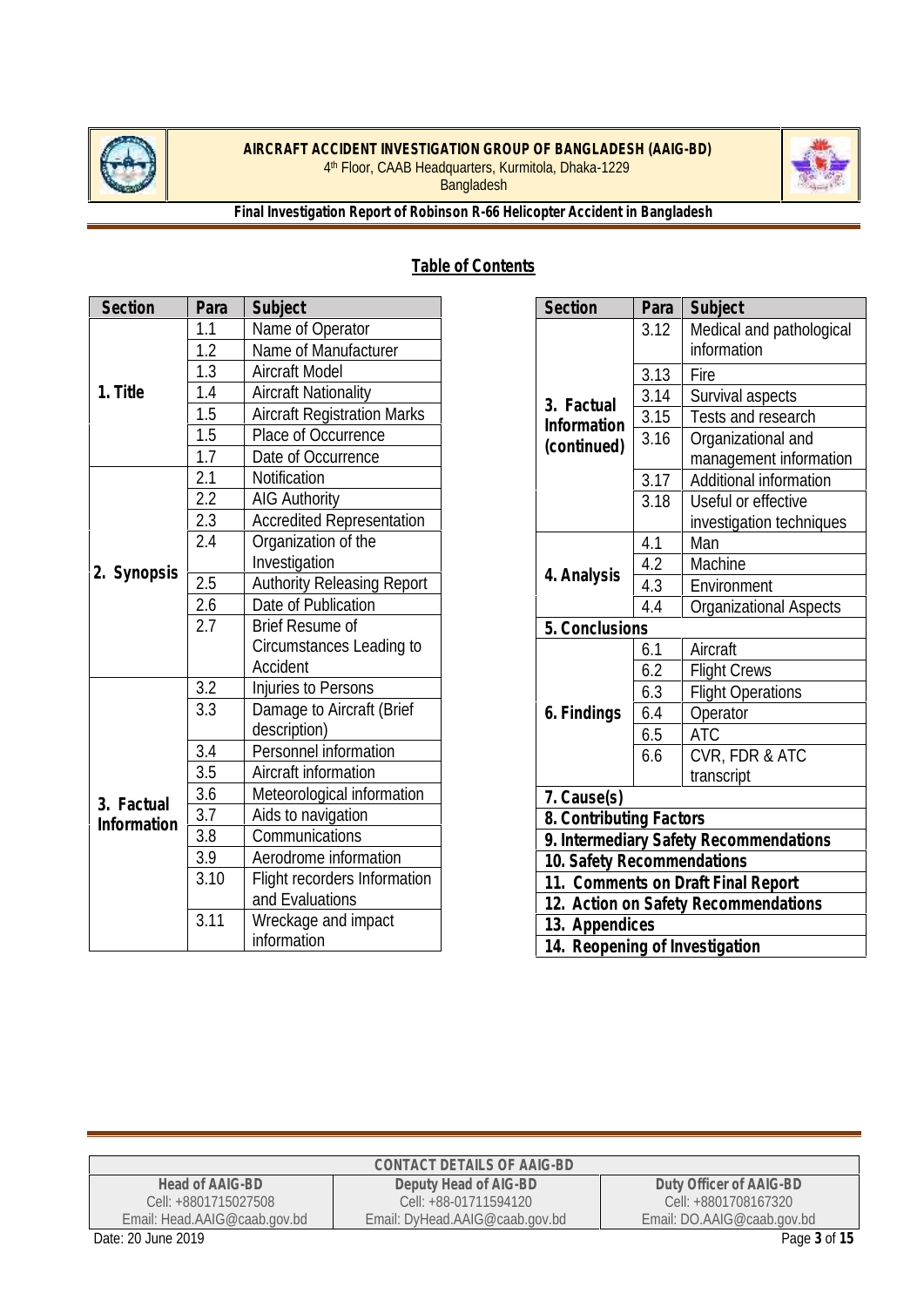



# **1. TITLE**

**Investigation into the Accident of Robinson R-66 Helicopter, Nationality and Registration Mark S2-AIB of Meghna Aviation Ltd. (MAL) Occurred on 16 September 2016 at Inani Beach, Cox's Bazar, Bangladesh**

| 1.1 Name of Operator            | Meghna Aviation Ltd. (MAL)           |
|---------------------------------|--------------------------------------|
| 1.2 Name of Manufacturer        | <b>Robinson Helicopter Company</b>   |
| 1.3 Aircraft Model              | R-66                                 |
| 1.4 Aircraft Nationality        | Bangladesh                           |
| 1.5 Aircraft Registration Marks | $S2-AIB$                             |
| 1.6 Place of Occurrence         | Inani Beach, Cox's Bazar, Bangladesh |
| 1.7 Date of Occurrence          | 16 September 2016                    |

## **2. SYNOPSIS**

| 2.1 Notification of<br>accident to national                            | Notified to the following:<br>CAA Bangladesh (State of Registry);<br>a)                                                                                                                                                                                                                                                                                                                                                                                                                   |
|------------------------------------------------------------------------|-------------------------------------------------------------------------------------------------------------------------------------------------------------------------------------------------------------------------------------------------------------------------------------------------------------------------------------------------------------------------------------------------------------------------------------------------------------------------------------------|
| and foreign authorities                                                | NTSB, USA (State of Manufacturer);<br>b)                                                                                                                                                                                                                                                                                                                                                                                                                                                  |
|                                                                        | ICAO<br>$\mathcal{C}$ )                                                                                                                                                                                                                                                                                                                                                                                                                                                                   |
|                                                                        | Meghna Aviation Ltd. (Operator).<br>d)                                                                                                                                                                                                                                                                                                                                                                                                                                                    |
| 2.2 Accident                                                           | Aircraft Accident Investigation Group of Bangladesh<br>(AAIG-BD)                                                                                                                                                                                                                                                                                                                                                                                                                          |
| investigation authority<br>2.3 Accredited                              | None                                                                                                                                                                                                                                                                                                                                                                                                                                                                                      |
| representation                                                         |                                                                                                                                                                                                                                                                                                                                                                                                                                                                                           |
| 2.4 Organization of the<br>investigation                               | Aircraft Accident Investigation Group of Bangladesh (AAIG-BD)                                                                                                                                                                                                                                                                                                                                                                                                                             |
| 2.5 Authority releasing<br>the report                                  | AAIG-BD                                                                                                                                                                                                                                                                                                                                                                                                                                                                                   |
| 2.6 Date of publication<br>of report                                   | To be mentioned later (following receipt of comments from States/Administrations/<br>Organizations)                                                                                                                                                                                                                                                                                                                                                                                       |
| 2.7 Brief résumé of<br>the circumstances<br>leading to the<br>accident | Meghna Aviation Ltd. is a commercial helicopter operator in Bangladesh. Its main<br>a)<br>base is located at Hazrat Shah Jalal International Airport (HSIA), Dhaka. All its<br>engineering and operational establishments are also located at Dhaka.                                                                                                                                                                                                                                      |
|                                                                        | On the day of the accident, the 16 September 2016, MAL, R-66 helicopter,<br>b)<br>Registration Mark S2-AIB, in order to operate a nonscheduled commercial domestic<br>passenger flight, took-off from VGHS (Dhaka, Bangladesh) at 0130 UTC for Inani<br>Helipad. The helicopter landed at Inani, near Cox's Bazar in Bangladesh at about<br>0315 UTC. The passengers from Dhaka disembarked and 04 new passengers were<br>onboard in-bound for Dhaka with planned refueling stop at VGEG. |
|                                                                        | At 0320 UTC, S2-AIB crashed at Inani Beach sea shore about 09 NM south of<br>$\mathsf{C}$<br>Cox's Bazar Airport (VGCB) with 01 Pilot and 04 Passengers.                                                                                                                                                                                                                                                                                                                                  |
|                                                                        | The Captain of the helicopter was in communication with Dhaka Control Tower<br>d)<br>while departure from Dhaka and Chittagong Control Tower during the flight to Inani.                                                                                                                                                                                                                                                                                                                  |

|                              | CONTACT DETAILS OF AAIG-BD     |                            |
|------------------------------|--------------------------------|----------------------------|
| Head of AAIG-BD              | Deputy Head of AIG-BD          | Duty Officer of AAIG-BD    |
| Cell: +8801715027508         | Cell: +88-01711594120          | Cell: +8801708167320       |
| Email: Head.AAIG@caab.gov.bd | Email: DyHead.AAIG@caab.gov.bd | Email: DO.AAIG@caab.gov.bd |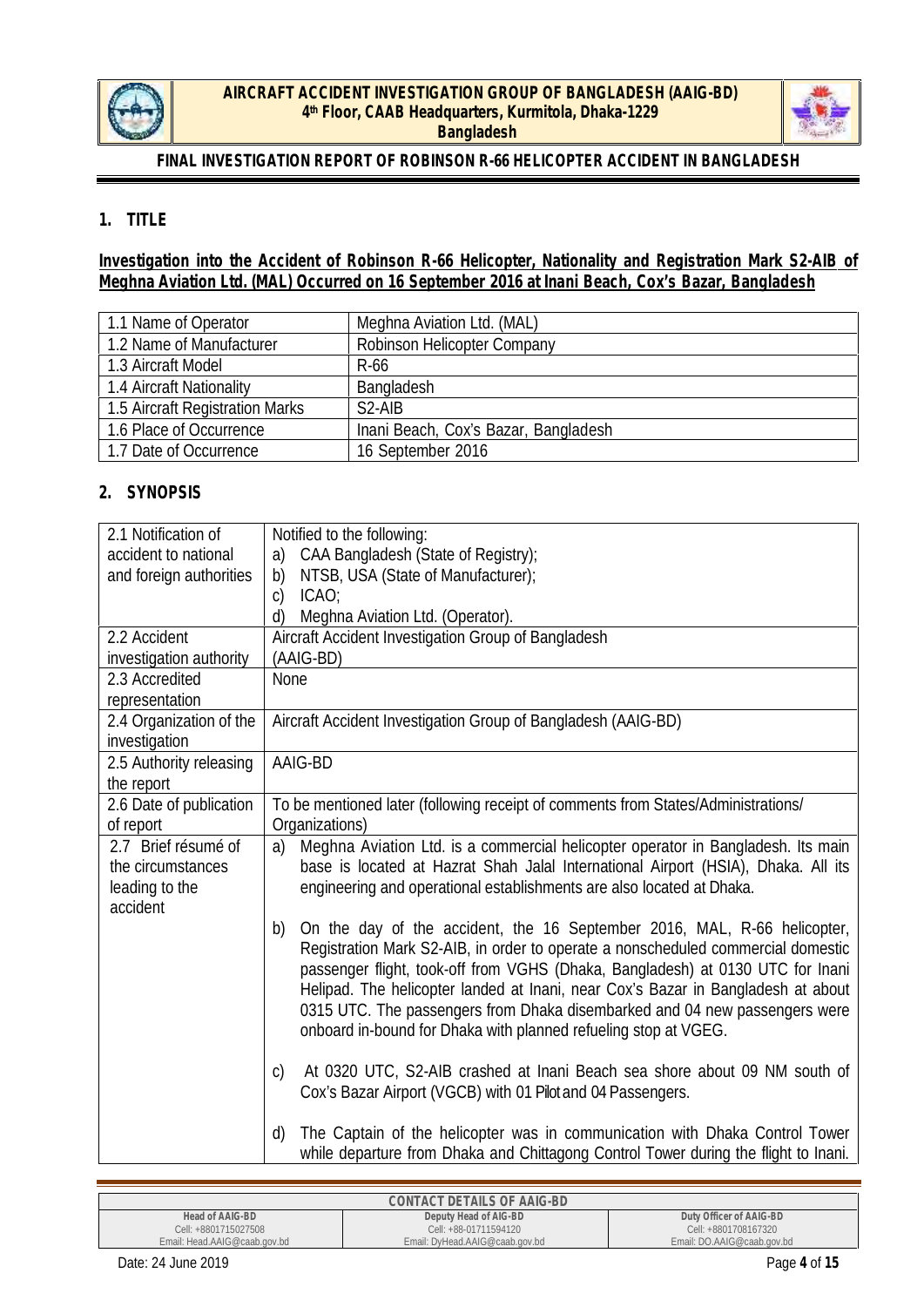



### **FINAL INVESTIGATION REPORT OF ROBINSON R-66 HELICOPTER ACCIDENT IN BANGLADESH**

|    | The control tower Cox's Bazar (VGCB) was not on watch during the flight as such<br>there was no communication with the Cox's Bazar Tower with the helicopter. The<br>watch hour for VGCB was from 0400 UTC which was before the time of occurrence.                                                                                                                                                                                                                                                                                                                                                                                                                                                                                                                                                                                                                                       |
|----|-------------------------------------------------------------------------------------------------------------------------------------------------------------------------------------------------------------------------------------------------------------------------------------------------------------------------------------------------------------------------------------------------------------------------------------------------------------------------------------------------------------------------------------------------------------------------------------------------------------------------------------------------------------------------------------------------------------------------------------------------------------------------------------------------------------------------------------------------------------------------------------------|
| e) | Just after take-off from Inani Helipad en-route VGEG with the new set of 04<br>passengers, the Captain noticed, when about 10-15 above the ground after lift-off,<br>the front-left cockpit (front passenger) door was open and held by the front left-<br>seat passenger. The Captain instantly decided to land on the sea beach to close<br>the door.                                                                                                                                                                                                                                                                                                                                                                                                                                                                                                                                   |
| f) | During approach for landing at 10-15 ft height, the passenger seated on the<br>front-left seat opened the door again and was trying to take some photograph.<br>The captain told him to shut the door immediately. The said passenger closed<br>the door with a bang by his left hand and his camera fall down in the cockpit from<br>his right hand. At this stage, the passenger pulled the cyclic control with his right<br>hand towards left side un-knowingly the consequence that might happen to the<br>helicopter's flight performance. The scenario happened fast and the captain,<br>eventually, couldn't control the helicopter went uncontrolled within second it<br>crashed at the sea shore. The surrounding people rushed near the wreckage for<br>rescue and the captain soon after came out of the wreckage and rescued all<br>passengers with the help of local people. |
| g) | The helicopter was damaged extensively including its engine, rotating blades,<br>structure, landing gear etc. The right skid tube was broken, the right forward strut<br>twisted from the fuselage joint, right nose section of the fuselage damaged,<br>transmission along with mast & the main-rotor blades separated from the fuselage,<br>main-rotor blades bended upward and tail-boom broken. The impact on the sea<br>beach was very hard as such the whole helicopter disintegrated. The helicopter was<br>found to be beyond economic repair.                                                                                                                                                                                                                                                                                                                                    |
| h) | The Pilot and all four (4) passengers were taken to hospital. The passenger on<br>the front seat sustained fatal injuries during crash. The pilot and three (3)<br>passengers of the rear seat sustained minor injuries and were released from<br>hospital after first aid. The autopsy of the deceased passenger, age 32 years was<br>held in District Government Hospital at Cox's Bazar (Autopsy no 165, date 16 Sep<br>2016). There were triangular shaped wounds 05 inches X 05 inches X 02 inches<br>over the right side of the face and ante-mortem blood clot in the base of the<br>brain. The death was due to hemorrhage, shock resulted from head injury.                                                                                                                                                                                                                      |
| i) | The AAIT was formed on the same day, 16 September 2016 to investigate the<br>cause of the accident.                                                                                                                                                                                                                                                                                                                                                                                                                                                                                                                                                                                                                                                                                                                                                                                       |

**CONTACT DETAILS OF AAIG-BD Head of AAIG-BD** Cell: +8801715027508 Email: Head.AAIG@caab.gov.bd **Deputy Head of AIG-BD** Cell: +88-01711594120 Email: DyHead.AAIG@caab.gov.bd **Duty Officer of AAIG-BD** Cell: +8801708167320 Email: DO.AAIG@caab.gov.bd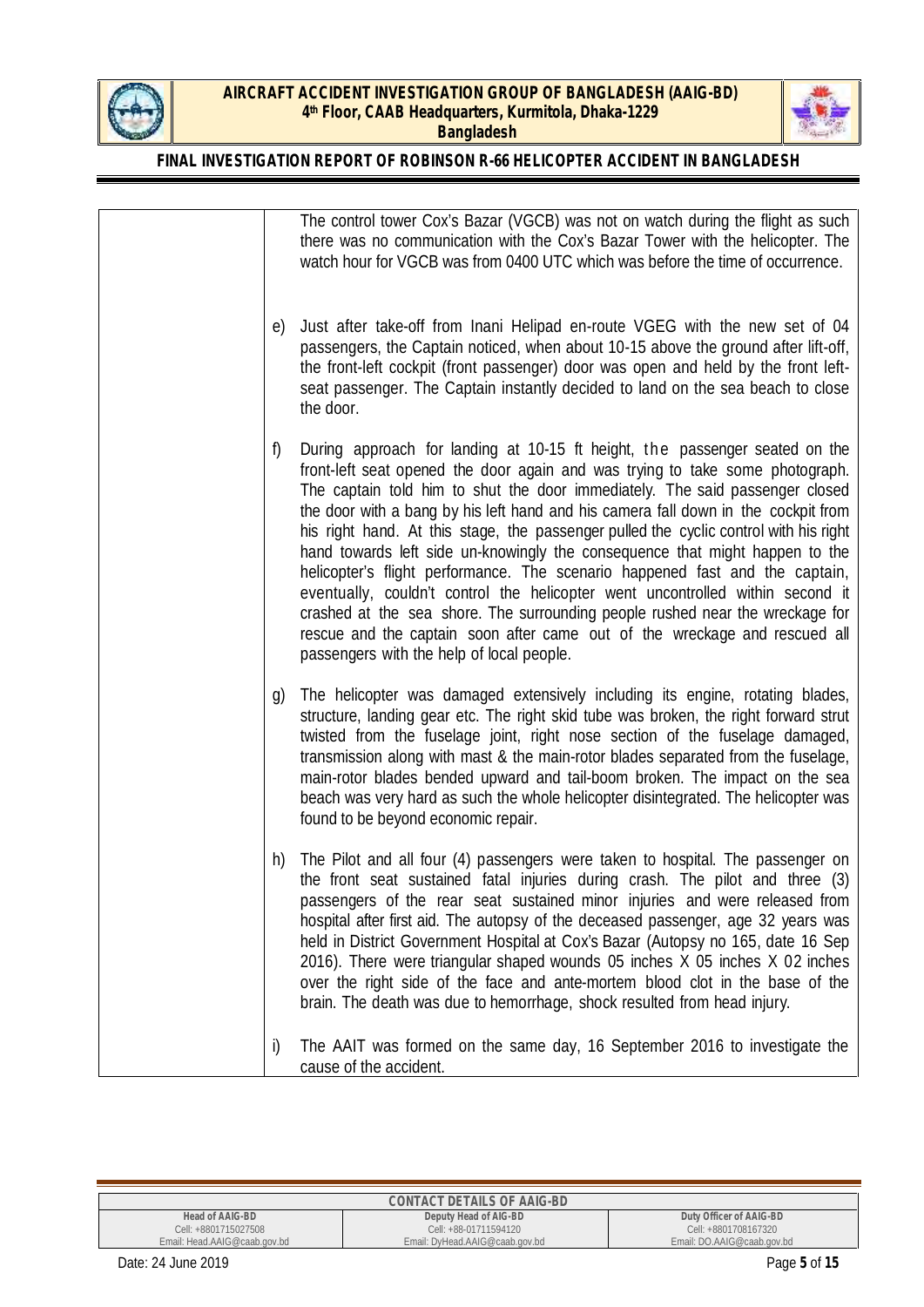



## **3 FACTUAL INFORMATION**

## **3.1 History of the flight**

| 3.1.1 Flight number                                                      | N/A (Non-scheduled)                                                                                                                                                                                                                                          |
|--------------------------------------------------------------------------|--------------------------------------------------------------------------------------------------------------------------------------------------------------------------------------------------------------------------------------------------------------|
| 3.1.2 Type of operation                                                  | Chartered domestic commercial passenger operation                                                                                                                                                                                                            |
| 3.1.3 Last point of departure                                            | Inani Helipad, Cox's Bazar, Bangladesh                                                                                                                                                                                                                       |
| 3.1.4 Time of departure (local time or UTC)                              | 0315 UTC                                                                                                                                                                                                                                                     |
| 3.1.5 Point of intended landing                                          | Shah Amanat International Airport (VGEG), Chittagong,<br>Bangladesh                                                                                                                                                                                          |
| 3.1.6 Description of the flight and events<br>leading to the accident    | The helicopter flight was to return from Inani beach to Chittagong.<br>This time there were 04 passengers on board. The front seat<br>passenger unknowingly interfered with the control and the pilot could<br>not recover the helicopter due to low height. |
| Reconstruction of the significant<br>3.1.7<br>portion of the flight path | <b>Hunt Hill</b><br><b>Dukera</b><br><b>MAGNAT</b><br>通常 通過制作の定<br>ani Gerah Sua<br>un an a-ar Coogle<br>Inani, Cox's Bazar and Crash Site Area                                                                                                              |
| 3.1.8 Location (latitude, longitude, elevation),                         | N21°13.601′ E092 ° 2.875′; Elevation: 03 Feet                                                                                                                                                                                                                |
| 3.1.9 Time of the accident (local time or UTC).                          | 0320 UTC                                                                                                                                                                                                                                                     |
| 3.1.10 Whether day or night.                                             | Day                                                                                                                                                                                                                                                          |

#### **3.2 Injuries to persons:**

| Injuries         | Crew | Passenger   | Others      |
|------------------|------|-------------|-------------|
| 3.2.1 Fatal      | None | One         | None        |
| 3.2.2 Serious    | None | <b>None</b> | <b>None</b> |
| 3.2.3 Minor/None | One  | Three       | <b>None</b> |

### **3.3 Damage to aircraft (Brief description)**

| 3.3.1 Destroyed                                                         | The helicopter was destroyed beyond repair                                       |                                                                               |
|-------------------------------------------------------------------------|----------------------------------------------------------------------------------|-------------------------------------------------------------------------------|
|                                                                         |                                                                                  |                                                                               |
|                                                                         | Left front View                                                                  | Tail side View                                                                |
|                                                                         | CONTACT DETAILS OF AAIG-BD                                                       |                                                                               |
| Head of AAIG-BD<br>Cell: +8801715027508<br>Email: Head.AAIG@caab.gov.bd | Deputy Head of AIG-BD<br>Cell: +88-01711594120<br>Email: DyHead.AAIG@caab.gov.bd | Duty Officer of AAIG-BD<br>Cell: +8801708167320<br>Email: DO.AAIG@caab.gov.bd |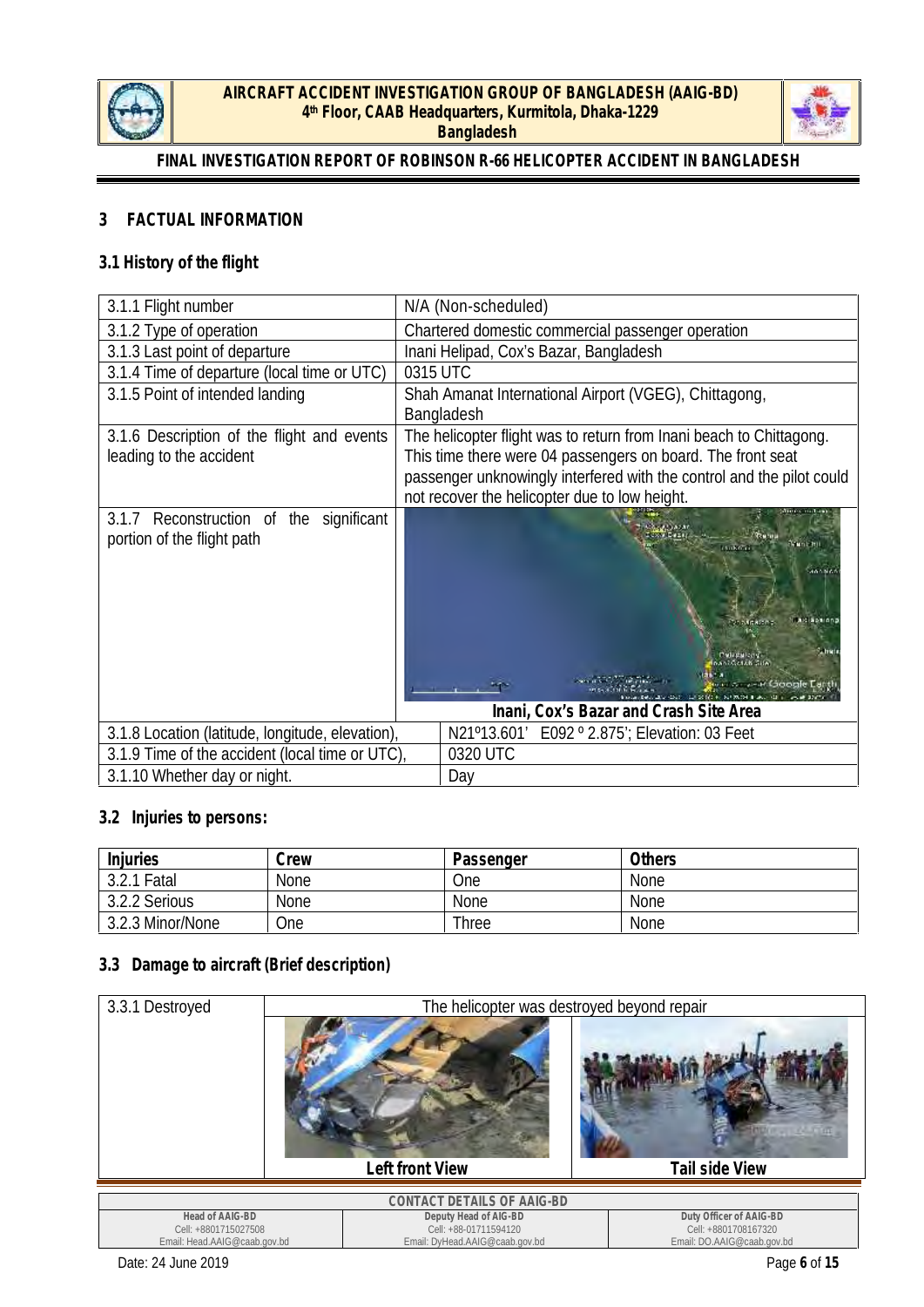



## **FINAL INVESTIGATION REPORT OF ROBINSON R-66 HELICOPTER ACCIDENT IN BANGLADESH**

| 3.3.2 Substantially | No   |
|---------------------|------|
| damaged             |      |
| 3.3.3 Slightly      | No   |
| damaged             |      |
| 3.3.4 No damage     | No   |
| 3.3.5 Other damage  | None |

#### **3.4 Personnel information**

| 3.4 Personnel information                                                                                                                                                                                                      |                                                                                                                                                                                                                                                                      |
|--------------------------------------------------------------------------------------------------------------------------------------------------------------------------------------------------------------------------------|----------------------------------------------------------------------------------------------------------------------------------------------------------------------------------------------------------------------------------------------------------------------|
| 3.4.1 Pertinent information concerning each of the<br>flight crew members regarding age, validity of<br>licences, ratings, mandatory checks, flying<br>experience (total and on type) and relevant<br>information on duty time | Pilot in Command:<br>Age: 54 years; CPL: Valid;<br>a)<br>Ratings: Current on R66;<br>b)<br>Mandatory Checks: Done;<br>C)<br>Flying Experience (Total): 5,653.15 Hrs;<br>d)<br>Flying Experience (On type): 94.50 Hrs;<br>e)<br>Duty time: Rested more than 24 hours. |
| 3.4.2 Brief statement of qualifications and experience of other crew members                                                                                                                                                   | Not applicable                                                                                                                                                                                                                                                       |
| 3.4.3 Pertinent information regarding other personnel, such as air traffic                                                                                                                                                     | Not relevant                                                                                                                                                                                                                                                         |
| services, maintenance, etc., when relevant.                                                                                                                                                                                    |                                                                                                                                                                                                                                                                      |

#### **3.5 Aircraft information**

| 3.5.1 Brief statement on airworthiness and maintenance of the aircraft Aircraft was airworthy; No                 |                              |
|-------------------------------------------------------------------------------------------------------------------|------------------------------|
| (indication of deficiencies known prior to and during the flight to be included, if deficiency was detected prior |                              |
| having any bearing on the accident)                                                                               | to release.                  |
| 3.5.2 Brief statement on performance, if relevant, and whether the mass and $ a\rangle$ Performance status:       |                              |
| centre of gravity were within the prescribed limits during the phase of operation                                 | Satisfactory;                |
| related to the accident. (If not and if of any bearing on the accident give details.)                             | b) Mass & Centre of gravity: |
|                                                                                                                   | Within limit;                |
| 3.5.3 Type of fuel used.                                                                                          | JET A-1                      |

## **3.6 Meteorological information**

| 3.6.1 Brief statement on the<br>meteorological conditions<br>appropriate to the circumstances<br>including both forecast and<br>actual conditions, and the<br>availability of meteorological<br>information to the crew. | There is no meteorological observatory at Inani beach area of Cox's Bazar<br>district. The weather report of the nearest station Cox's Bazar on September<br>16, 2016 between 0300 to 0400 UTC specify the weather condition as 'Haze'<br>with visibility 3 km and calm wind, no rain. The weather was suitable for<br>helicopter operation and no evidence was found that, weather adversely<br>affected the circumstances of the accident and the pilot's decision making. |
|--------------------------------------------------------------------------------------------------------------------------------------------------------------------------------------------------------------------------|------------------------------------------------------------------------------------------------------------------------------------------------------------------------------------------------------------------------------------------------------------------------------------------------------------------------------------------------------------------------------------------------------------------------------------------------------------------------------|
| 3.6.2 Natural light conditions at<br>the time of the accident<br>(sunlight, moonlight, twilight,<br>etc.)                                                                                                                | Sunlight (Haze)                                                                                                                                                                                                                                                                                                                                                                                                                                                              |

|                                                                                                                                               | CONTACT DETAILS OF AAIG-BD |                      |
|-----------------------------------------------------------------------------------------------------------------------------------------------|----------------------------|----------------------|
| Head of AAIG-BD<br>Deputy Head of AIG-BD<br>Duty Officer of AAIG-BD                                                                           |                            | Cell: +8801708167320 |
| Cell: +8801715027508<br>Cell: +88-01711594120<br>Email: Head.AAIG@caab.gov.bd<br>Email: DyHead.AAIG@caab.gov.bd<br>Email: DO.AAIG@caab.gov.bd |                            |                      |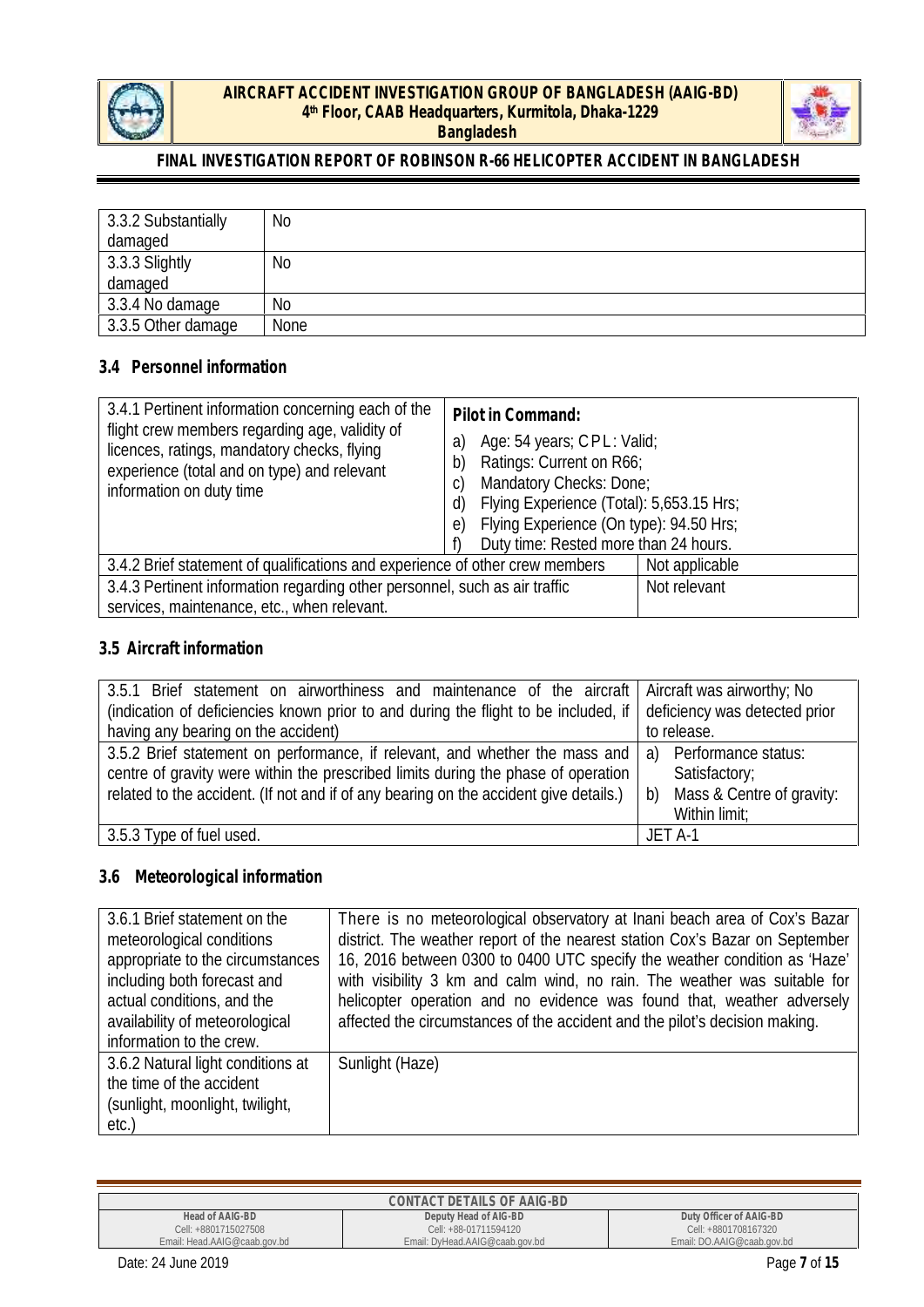



## **3.7 Aids to navigation**

| 3.7.1 Pertinent information on   | Sufficient Navigation Aids were available for operation of the helicopter. The |
|----------------------------------|--------------------------------------------------------------------------------|
| navigation aids available,       | GPS/ COM/ NAV X'CVR, Model GNS430W with related equipment was                  |
| including landing aids such as   | available in duplicate. There was no evidence that non-availability of         |
| ILS, MLS, NDB, PAR, VOR,         | Navigation Aids adversely affected the circumstances of the accident and the   |
| visual ground aids, etc., and    | pilot's decision making.                                                       |
| their effectiveness at the time. |                                                                                |

#### **3.8 Communications**

| 3.8.1 Pertinent information on | Communication between S2-AIB and the air traffic control of Chittagong                                                                    |
|--------------------------------|-------------------------------------------------------------------------------------------------------------------------------------------|
| aeronautical mobile and fixed  | International Airport (VGEG) were normal. The Cox's Bazar Airport (VGCB)                                                                  |
| service communications and     | watch hour was from 0400 UTC. There was no communication with VGCB                                                                        |
| their effectiveness.           | before the accident. No evidence was found to suggest that any aspect of the                                                              |
|                                | communications between the flight crew and ATC adversely affected the  <br>circumstances of the accident and the pilots' decision making. |

## **3.9 Aerodrome information**

| Pertinent information associated with the<br>3.9.1   | The watch hour of Cox's Bazar Airport (VGCB), starts from    |  |
|------------------------------------------------------|--------------------------------------------------------------|--|
| aerodrome, facilities and condition, or with the     | 1000 AM (LT). However, accident time was 0920 AM (LT).       |  |
| take off or landing area if other than an aerodrome. | It is confirmed that the flight was operated before start of |  |
|                                                      | watch hour of the airport (VGCB).                            |  |

## **3.10 Flight recorders**

| 3.10.1 Location of the    | No flight recorder was installed with this helicopter. The helicopter was equipped with an |
|---------------------------|--------------------------------------------------------------------------------------------|
| flight recorder           | Engine Monitoring Unit (EMU) that is a digital recording device mounted behind the right   |
| installations in the      | rear seat back panel. The EMU records and retains data consisting of total engine run      |
| aircraft, their condition | time, an engine start counter (whenever N1 exceeds 30% and MGT is at least 343)            |
| on recovery and           | degrees C, and exceedances for N1, N1 run limit, N2 transient, N2 run limit, Torque        |
| pertinent data            | Meter Oil Pressure (TMOP) transient, TMOP exceedance, TMOP run limit, MGT                  |
| available therefrom.      | transient run mode, MGT run mode, MGT run limit run mode, and torque. The EMU also         |
|                           | records and retains data consisting of flight history (date, engine start time and         |
|                           | duration), and in 1 second increments N1 and N2 speeds in percent, TMOP psi, and           |
|                           | MGT in Fahrenheit. The data downloaded from the EMU revealed no exceedance and             |
|                           | no errors reported during the accident flight. The engine was found to operate normally    |
|                           | and there was no evidence of pre impact failure or malfunction.                            |

# **3.11 Wreckage and impact information**

| 3.11.1 General information on the site | The helicopter was damaged extensively including its engine, rotating          |
|----------------------------------------|--------------------------------------------------------------------------------|
| of the accident and the distribution   | blades, structure, landing gear etc. The right skid tube was broken, the       |
| pattern of the wreckage, detected      | right forward strut twisted from the fuselage joint, right nose section of the |
| material failures or component         | fuselage damaged, transmission along with mast & the main-rotor blades         |

| CONTACT DETAILS OF AAIG-BD   |                                |                            |  |
|------------------------------|--------------------------------|----------------------------|--|
| Head of AAIG-BD              | Deputy Head of AIG-BD          | Duty Officer of AAIG-BD    |  |
| Cell: +8801715027508         | Cell: +88-01711594120          | Cell: +8801708167320       |  |
| Email: Head.AAIG@caab.gov.bd | Email: DyHead.AAIG@caab.gov.bd | Email: DO.AAIG@caab.gov.bd |  |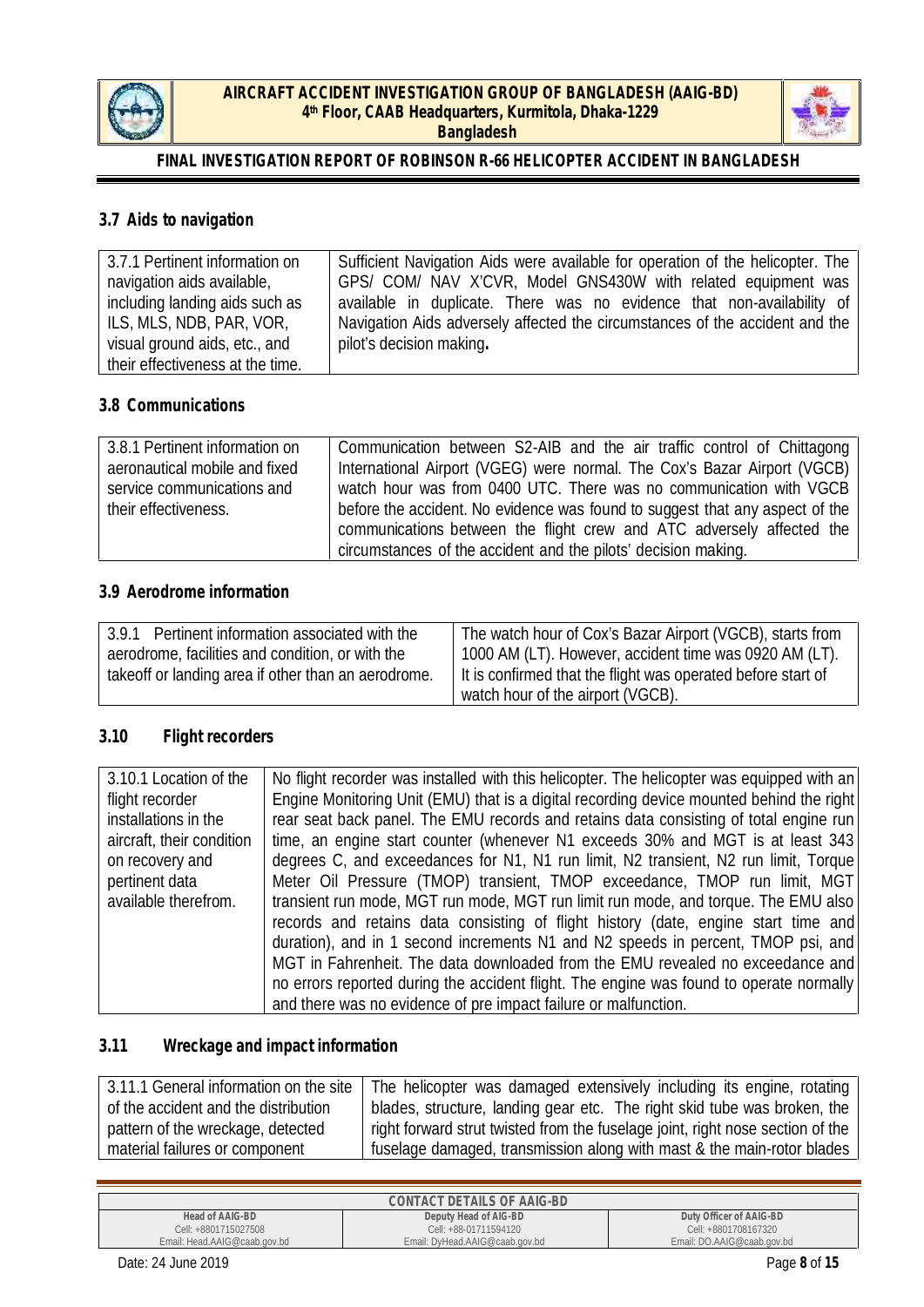



### **FINAL INVESTIGATION REPORT OF ROBINSON R-66 HELICOPTER ACCIDENT IN BANGLADESH**

malfunctions. Details concerning the location and state of the different pieces of the wreckage are not normally required unless it is necessary to indicate a break-up of the aircraft prior to impact. Diagrams, charts and photographs may be included in this section or attached in the appendices.

separated from the fuselage, main-rotor blades bended upward and tail boom broken. The impact on the sea beach was very hard as such the whole helicopter disintegrated. The helicopter was found to be beyond economic repair.





**Damaged View of S2-AIB Damaged View of S2-AIB**

## **3.12 Medical and pathological information**

| 3.12.1 Brief         | The Pilot and all four (4) passengers were taken to hospital. The passenger on  |
|----------------------|---------------------------------------------------------------------------------|
| description of the   | the front seat sustained fatal injuries during crash. The pilot and three (3)   |
| results of the       | passengers of the rear seat sustained minor unremarkable injuries and they      |
| investigation        | were all allowed to leave the hospital immediately. The autopsy of the deceased |
| undertaken and       | passenger, age 32 years was held in District Government Hospital, Cox's Bazar   |
| pertinent data       | (Autopsy no 165, date 16 Sep 2016). There was triangular shaped wound 05        |
| available therefrom. | inches X 05 inches X 2 inches over the right side of the face and ante-mortem   |
|                      | blood clot in the base of the brain. The death was due to hemorrhage, shock     |
|                      | resulted from head injury.                                                      |

#### **3.13 Fire**

| 3.13.1 If fire occurred, information on the nature of the occurrence, and | There was no pre or post impact fire to |
|---------------------------------------------------------------------------|-----------------------------------------|
| of the fire-fighting equipment used and its effectiveness.                | the helicopter and its engine.          |

#### **3.14 Survival aspects**

| 3.14.1 Brief description of search, | All passengers and crew were immediately evacuated to the nearby               |
|-------------------------------------|--------------------------------------------------------------------------------|
| evacuation and rescue, location of  | government hospital. The helicopter crashed in a populated area.               |
| crew and passengers in relation to  | Therefore, immediate communication was possible. Helicopter company            |
| injuries sustained, and failure of  | and ATS were immediately notified. The damage of the helicopter due to         |
| structures such as seats and seat-  | the impact force on the left front side rendered the left front seat passenger |
| belt attachments.                   | exposed to severe injury resulting fatality.                                   |

### **3.15 Tests and research**

| 3.15.1 Brief  | No technical test was carried out as the cause of the accident was mishandling of the    |
|---------------|------------------------------------------------------------------------------------------|
| statements    | controls. The two major causes of R-66 helicopter crashes, i.e. Mast Bumping and Dynamic |
| regarding the | Rollover did not happen in this crash. In case of Mast Bumping, the main rotor blade was |
| results of    | supposed to stick the fuselage, causing the helicopter to break up in flight. A Dynamic  |
| tests and     | Rollover was ruled out as the impact observed on the right nose. In case of Dynamic      |
| research.     | Rollover, the main rotor would have hit the ground first.                                |

| CONTACT DETAILS OF AAIG-BD   |                                |                            |  |
|------------------------------|--------------------------------|----------------------------|--|
| Head of AAIG-BD              | Deputy Head of AIG-BD          | Duty Officer of AAIG-BD    |  |
| Cell: +8801715027508         | Cell: +88-01711594120          | Cell: +8801708167320       |  |
| Email: Head.AAIG@caab.gov.bd | Email: DyHead.AAIG@caab.gov.bd | Email: DO.AAIG@caab.gov.bd |  |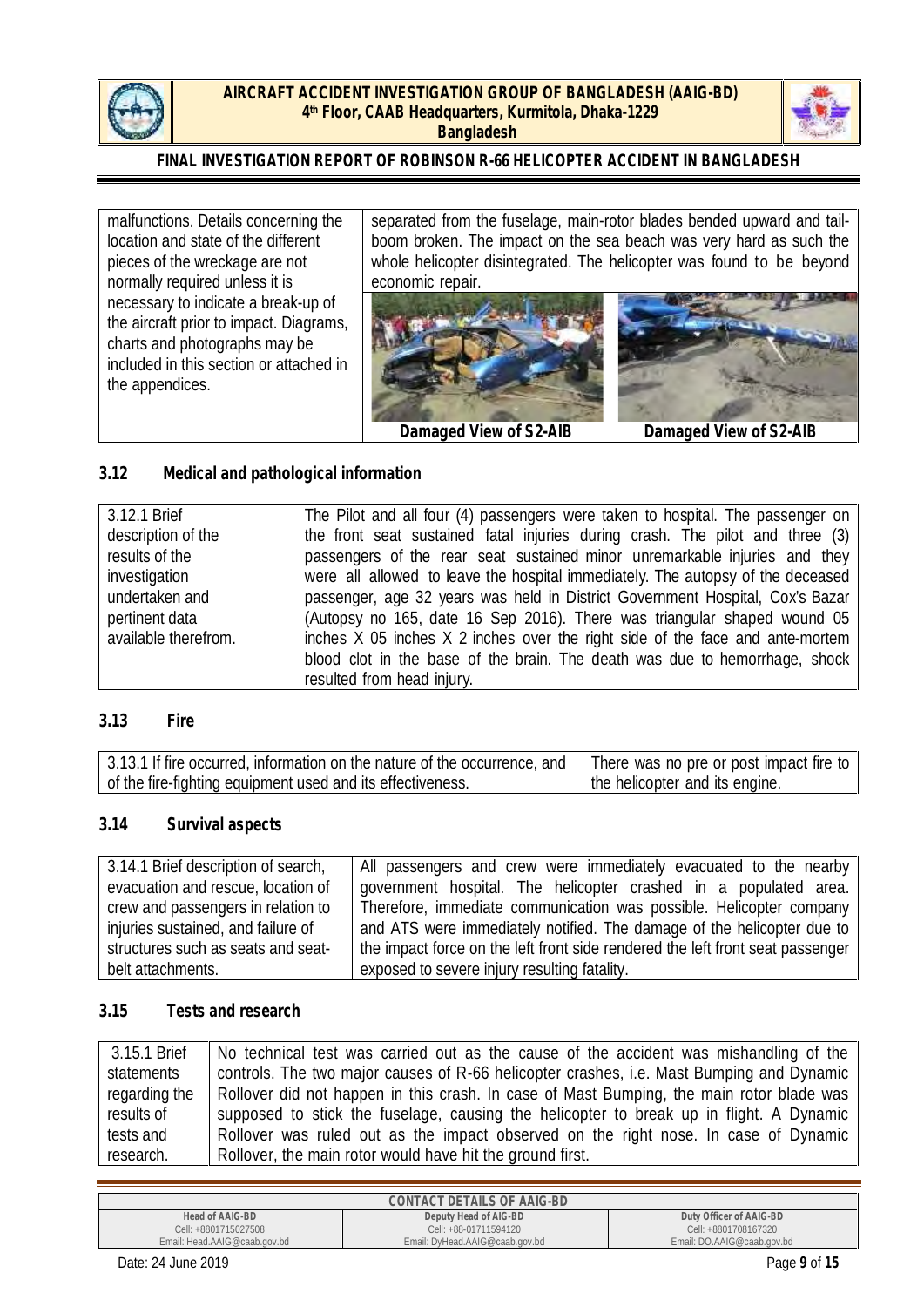



### **3.16 Organizational and Management Information**

| 3.16.1 Pertinent information        | a) The Operator's Bell 407, S2-AIA was cleared by CAAB for Cox's Bazar        |
|-------------------------------------|-------------------------------------------------------------------------------|
| concerning the organizations        | Airport (VGCB) with all unrealistic timings for 22 destinations and for       |
| and their management involved       | everyday from September 13 to 18, 2016. Similarly, the R-66, Registration,    |
| in influencing the operation of     | S2-AIB clearance was obtained for 24 destinations for the same block          |
| the aircraft. The organizations     | dates. There was no clearance for S2-AIB to fly to VGCB. The operator         |
| include, for example: the           | changed the helicopter type from Bell-407 (S2-AIA) to R-66 (S2-AIB) on        |
| operator; the air traffic services; | their own as the number of passengers was four only. The operator             |
| airway, aerodrome and weather       | submitted the flight plan for S2-AIB for VGCB but the helicopter landed at    |
| service agencies; and the           | Inani Helipad which was the actual destination planned for the chartered      |
| regulatory authority. The           | flight and not mentioned in the flight plan.                                  |
| information could include, but      |                                                                               |
| not be limited to, organizational   | b) It is observed that the present requirement of Regulatory Authority of     |
| structure and functions,            | Bangladesh for submitting the route and landing clearance documents is        |
| resources, economic status,         | three (03) days in advance, which, according to the operator is difficult to  |
| management policies and             | comply since most of the helicopters are operated on charter basis, mostly on |
| practices, and regulatory           | short-calls due to emergency requirements.                                    |
| framework.                          |                                                                               |

### **3.17 Additional information**

| 3.17.1 Relevant     | From the statement of Pilot, it is revealed that the passengers were not briefed     |
|---------------------|--------------------------------------------------------------------------------------|
| information not     | properly on safety aspects onboard the helicopter. The front seat passenger did not  |
| already included in | know about the Cyclic Control of the helicopter which is just beside him. He was not |
| 3.1 to 3.16.        | briefed about the sensitivity of the Cyclic Control.                                 |

#### **3.18 Useful or effective investigation techniques**

| 3.18.1 When useful or effective investigation  | Investigation has been carried out, as far as possible, following the |  |
|------------------------------------------------|-----------------------------------------------------------------------|--|
| techniques have been used during the           | contents of the relevant portion of the Compendium of AAIG-BD,        |  |
| investigation, briefly indicate the reason for | the ICAO Annex 13, associated Docs 9756 Part I, II and III. Part IV   |  |
| using these techniques and refer here to the   | of 9756 has been used meticulously as much as practicable to          |  |
| main features as well as describing the        | develop the final report. Human factor Doc 9683 has also been         |  |
| results under the appropriate subheadings      | used for the analysis purposes.                                       |  |
| $6.1$ to $6.17$ .                              |                                                                       |  |

#### **4 ANALYSIS**

[Analyzed below, as appropriate, only the information documented in **'Factual information'** and which is relevant to the '**Determination of conclusions'** and **'Causes and/or contributing factors']**

## **4.1 Man**

4.1.1 The pilot was engaged in commercial passenger flight when the accident occurred. The flight was in VFR with good visibility. The pilot had 99:00 hours on the helicopter type and more than 5000 hours on

| CONTACT DETAILS OF AAIG-BD   |                                |                            |  |
|------------------------------|--------------------------------|----------------------------|--|
| Head of AAIG-BD              | Deputy Head of AIG-BD          | Duty Officer of AAIG-BD    |  |
| Cell: +8801715027508         | Cell: +88-01711594120          | Cell: +8801708167320       |  |
| Email: Head.AAIG@caab.gov.bd | Email: DyHead.AAIG@caab.gov.bd | Email: DO.AAIG@caab.gov.bd |  |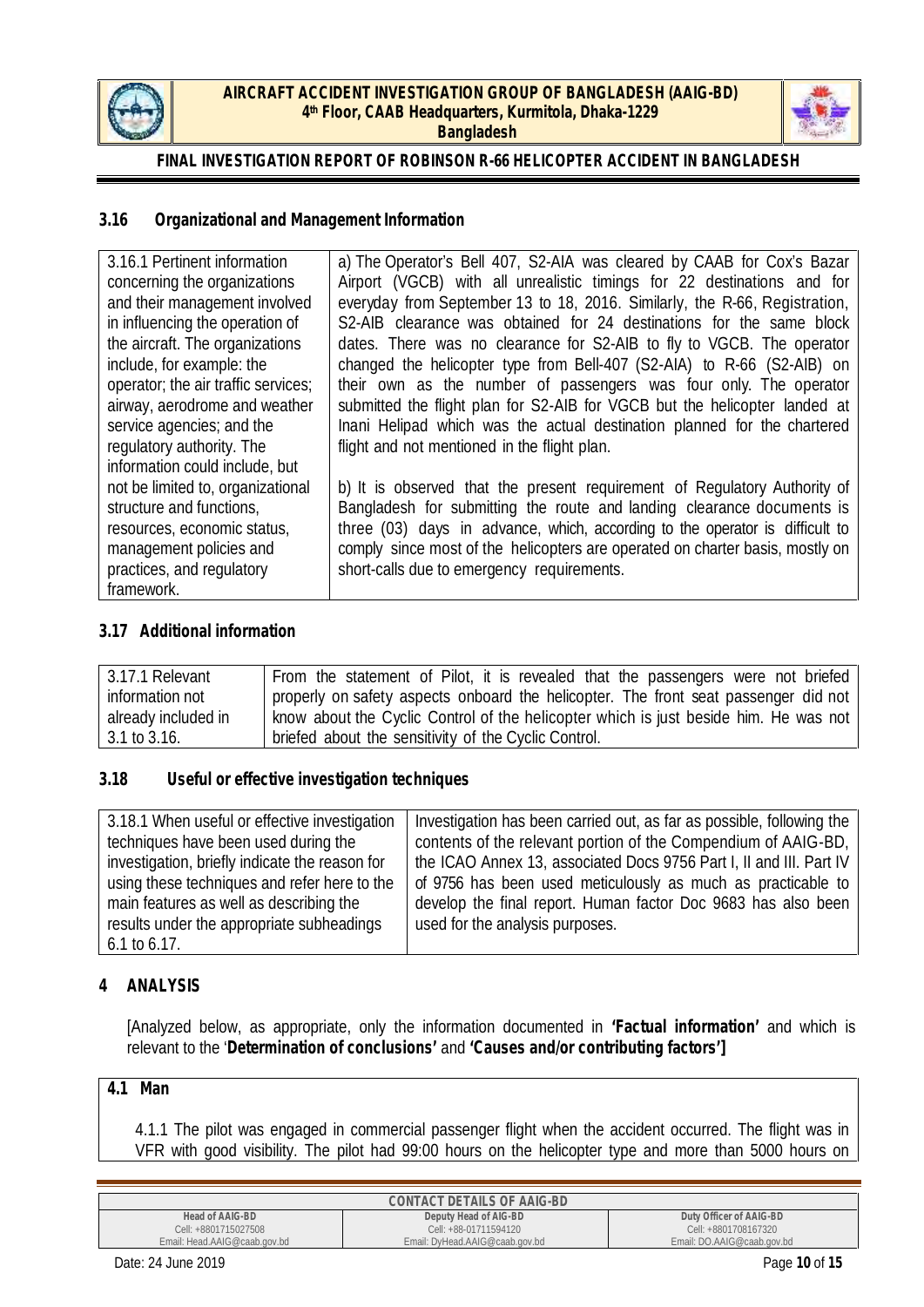



### **FINAL INVESTIGATION REPORT OF ROBINSON R-66 HELICOPTER ACCIDENT IN BANGLADESH**

helicopters. The pilot was on regular flying practice and instructor on the type. The pilot's decision to land at the sea beach was not logical as Cox's Bazar Airport (VGCB) was only 09 NM away from the accident site and there was no urgency to land immediately. The helicopter crashed in shallow water on the sandy sea beach. The selection of landing place seems inappropriate and improper commensurate with the experience of the Pilot.

4.1.2 From the statement of Pilot, it is revealed that the passengers were not briefed properly on safety aspects onboard the helicopter. The front seat passenger didn't know about the Cyclic Control lying just beside him. He was not briefed about the sensitivity of the Cyclic Control (stick) near his right hand. A sudden jerk on Cyclic Control (stick) by the front seat passenger at a very low height would be considered as one of the main causes of the accident. As per the statement of the pilot, the passenger sitting at the front (co-pilot) seat obstructed the cyclic control on the helicopter by which the pilot failed to control and the helicopter and ended up in crash.

4.1.3 Human Factors (Operational Related): On 16-09-2011, pilot successfully flew from VGHS to Inani Helipad and logged 1:50 hours. The pilot couldn't communicate to Cox's Bazar Control Tower as the time of landing was before the watch hour. He took-off again without switch-off for VGEG (about 0:45 hour flight time). There was no autopilot, and the pilot was likely to be tired. To close the door the pilot decided to land at the nearby sea beach. Before deciding to land, the pilot didn't communicate to ATC. There was no 'May Day' call given. The decision of the pilot to land at the sea beach to close the door could be avoided. This helicopter is not pressurized and is able to fly with door/doors open at a lower than cruise speed. The VGCB was only 09 NM away. There was no requirement of immediate landing at a public place. The passengers were not briefed properly. The front seat passenger did not know about the cyclic control close to his right hand.

#### **4.2 Machine**

4.2.1 The helicopter was maintained as per the existing regulations and there were no defects reported prior to or during the accident. The helicopter had only flown 425:37 hours TSN.

4.2.2 The helicopter had sufficient fuel to fly to VGEG and VGCB which was only 09 NM. The helicopter could fly normal with any or all doors removed/opened with some speed limitations. There was no fuel shortage for an immediate landing on the sea beach.

## **4.3 Environment**

4.3.1 The weather conditions were fine for VFR flight. The visibility at the time of occurrence at 0315 UTC was 03 Km and the accident occurred approximately at about 0320 UTC. Weather was not a factor for the accident.

4.3.2 The helicopter had air-conditioning systems. Therefore, the flight was comfortable for both pilot ad passengers.

**4.4 Organizational Aspect**

4.4.1 The whole process of clearance and flight planning were ambiguous. In accordance with the statement of Flight Operation Officer of the operator, the helicopter was not cleared by the Regulatory Authority for conduction of the flight for VGHS-VGCB route by this helicopter (R-66, S2-AIB). From the statement of

| CONTACT DETAILS OF AAIG-BD   |                                |                            |  |
|------------------------------|--------------------------------|----------------------------|--|
| Head of AAIG-BD              | Deputy Head of AIG-BD          | Duty Officer of AAIG-BD    |  |
| Cell: +8801715027508         | Cell: +88-01711594120          | Cell: +8801708167320       |  |
| Email: Head.AAIG@caab.gov.bd | Email: DyHead.AAIG@caab.gov.bd | Email: DO.AAIG@caab.gov.bd |  |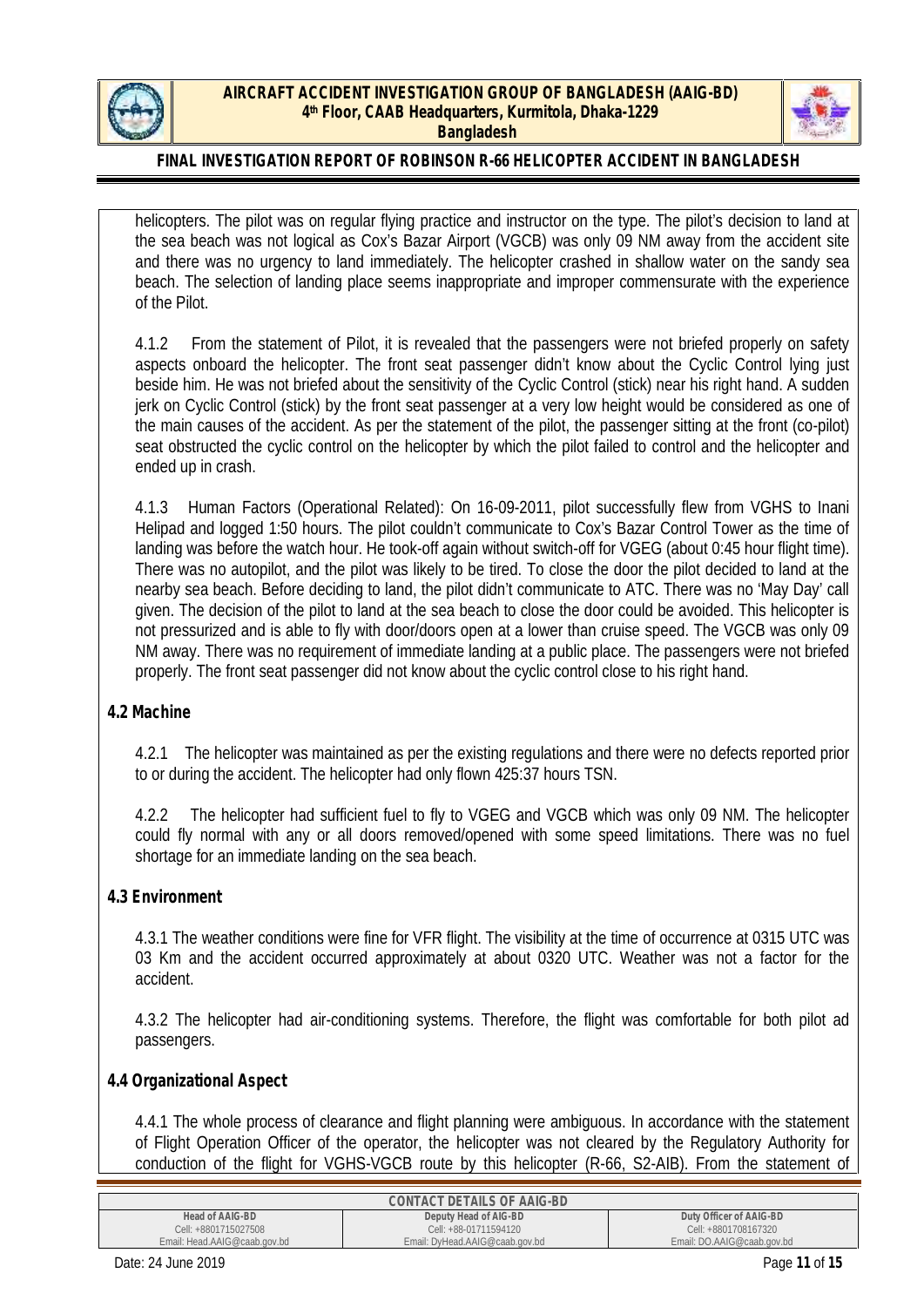



### **FINAL INVESTIGATION REPORT OF ROBINSON R-66 HELICOPTER ACCIDENT IN BANGLADESH**

responsible officers of Regulatory Authority, it was evident that the Regulatory Authority had permitted to conduct the flight by Bell-407 helicopter for 'Medical Evacuation' (MEDEVAC) requirements using the Bell-407 helicopter. But the operator conducted the flight on their own, violating the approval of the Regulatory Authority, using the R-66 helicopter. Such activity indicates an attitude of non-compliance by the operator.

4.4.2 From the statement of responsible officer of the Regulatory Authority, it is revealed that the Regulatory Authority had cleared the ill-fated helicopter with non-fixed timings for 24 destinations and for everyday from 13 to 18 Sep 2016.

4.4.3 It is observed that, the present requirements for helicopter flight clearance on non-schedule chartered operation requires submission of route and landing clearance from the Regulatory Authority at least 03 days in advance which is rather difficult to comply. Mostly, helicopters are chartered on emergency requirements and three days lead time is impractical. The helicopter operators allege that, it is a big hassle to get the non scheduled flight clearance from Regulatory Authority giving a lead time of 03 days. To keep their business running, they prefer to get block clearance for everyday for all probable destinations and submit the flight plans required.

#### **5. CONCLUSIONS**

[Listed below the findings, causes and/or contributing factors established in the investigation. The list of causes and/or contributing factors should include the immediate and the deeper systemic causes and/or contributing factors]

#### **6. FINDINGS**

6.1 The a/c was certified, equipped and maintained in accordance with existing regulations and approved procedures.

6.2 The a/c had a valid **certificate of airworthiness** and had been maintained in compliance with the regulations.

6.3 The aircraft was **airworthy** when dispatched for the flight.

6.4 The **maintenance records** and the recent analysis revealed no defect existed prior to the dispatch of the aircraft.

6.5 The load and balance was within the limitand had **no relevance** with the occurrence.

6.6 There was no known **defect** or **malfunction** in the aircraft that could have contributed to the occurrence.

6.7 The pilot was a holder of a valid commercial pilot license and had the aircraft type endorsed in his license. 6.8 The pilot was in possession of a valid medical certificate.

6.9 The helicopter crashed on the sea beach on approach to land.

6.10 As per the statement of the pilot, the passenger sitting at the front (co-pilot) seat obstructed the cyclic control on the helicopter by which the pilot failed to control resulting in crash.

6.11 The left front seated passenger had opened the left front door of the helicopter during flight for taking photograph/video.

6.12 A sudden jerk by the front seat passenger to the helicopter control at a very low height was the probable cause of the accident.

| CONTACT DETAILS OF AAIG-BD   |                                |                            |  |  |
|------------------------------|--------------------------------|----------------------------|--|--|
| Head of AAIG-BD              | Deputy Head of AIG-BD          | Duty Officer of AAIG-BD    |  |  |
| Cell: +8801715027508         | Cell: +88-01711594120          | Cell: +8801708167320       |  |  |
| Email: Head.AAIG@caab.gov.bd | Email: DyHead.AAIG@caab.gov.bd | Email: DO.AAIG@caab.gov.bd |  |  |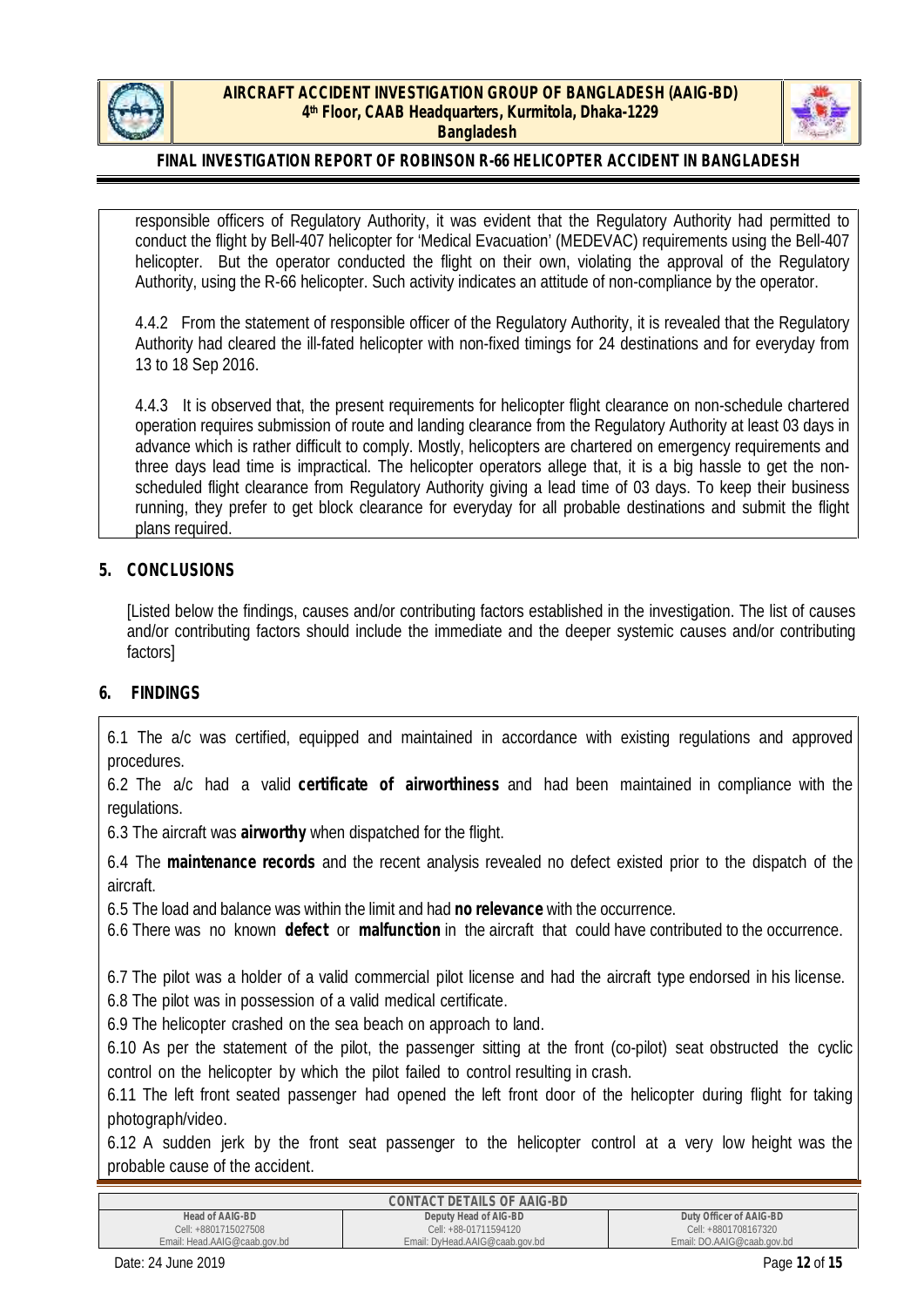



6.13 The onboard passengers of the accidental helicopter were not properly briefed by the operator/pilot regarding the emergency procedure as well as location and sensitivity of the helicopter controls.

6.14 The passengers and eyewitnesses saw the helicopter flying low before the crash on the shallow waters on the sandy beach.

6.15 The accidental flight was conducted without having proper flight permission from the Regulatory Authority. 6.16 Non-compliance attitude of operation division of the Operator.

6.17 The existing Regulatory Authority's procedure forobtaining flight clearance is impracticable and needs to resolve the issue.

### **7. CAUSES:**

7.1 The front seat passenger interfered with the helicopter Cyclic Control endangering the flight performance. 7.2 A sudden jerk by the front seated passenger to the helicopter Cyclic Control while the helicopter was at a very low altitude just before landing attributed the accident.

### **8. Contributing Factors**

8.1 The passenger was not briefed about the sensitivity and position of helicopter controls and safety procedures.

8.2 The pilot's decision to land at the sea beach hurriedly might not have been the best option prior to the accident.

#### **9. Intermediary Safety Recommendations**

#### **9.1 Actions by AAIG-BD**

9.1.1 Following an advice by the IIC of the AAIT, CAAB issued Circulars immediately after the accident to stop recurrence of such accidents in future. The Circular 1/2016 is on 'Prohibition of use of cell phones in flight in selfie, photograph, video etc. modes' was issued on September 19, 2016 and duly displayed in CAAB website http://caab.portal.gov.bd/; and,

9.1.2 A follow-up Circular 2/2016 on "Helicopter Operations" was issued on September 20, 2016 which has also been displayed in CAAB website http://caab.portal.gov.bd/.

| CONTACT DETAILS OF AAIG-BD   |                                |                            |  |  |
|------------------------------|--------------------------------|----------------------------|--|--|
| Head of AAIG-BD              | Deputy Head of AIG-BD          | Duty Officer of AAIG-BD    |  |  |
| Cell: +8801715027508         | Cell: +88-01711594120          | Cell: +8801708167320       |  |  |
| Email: Head.AAIG@caab.gov.bd | Email: DyHead.AAIG@caab.gov.bd | Email: DO.AAIG@caab.gov.bd |  |  |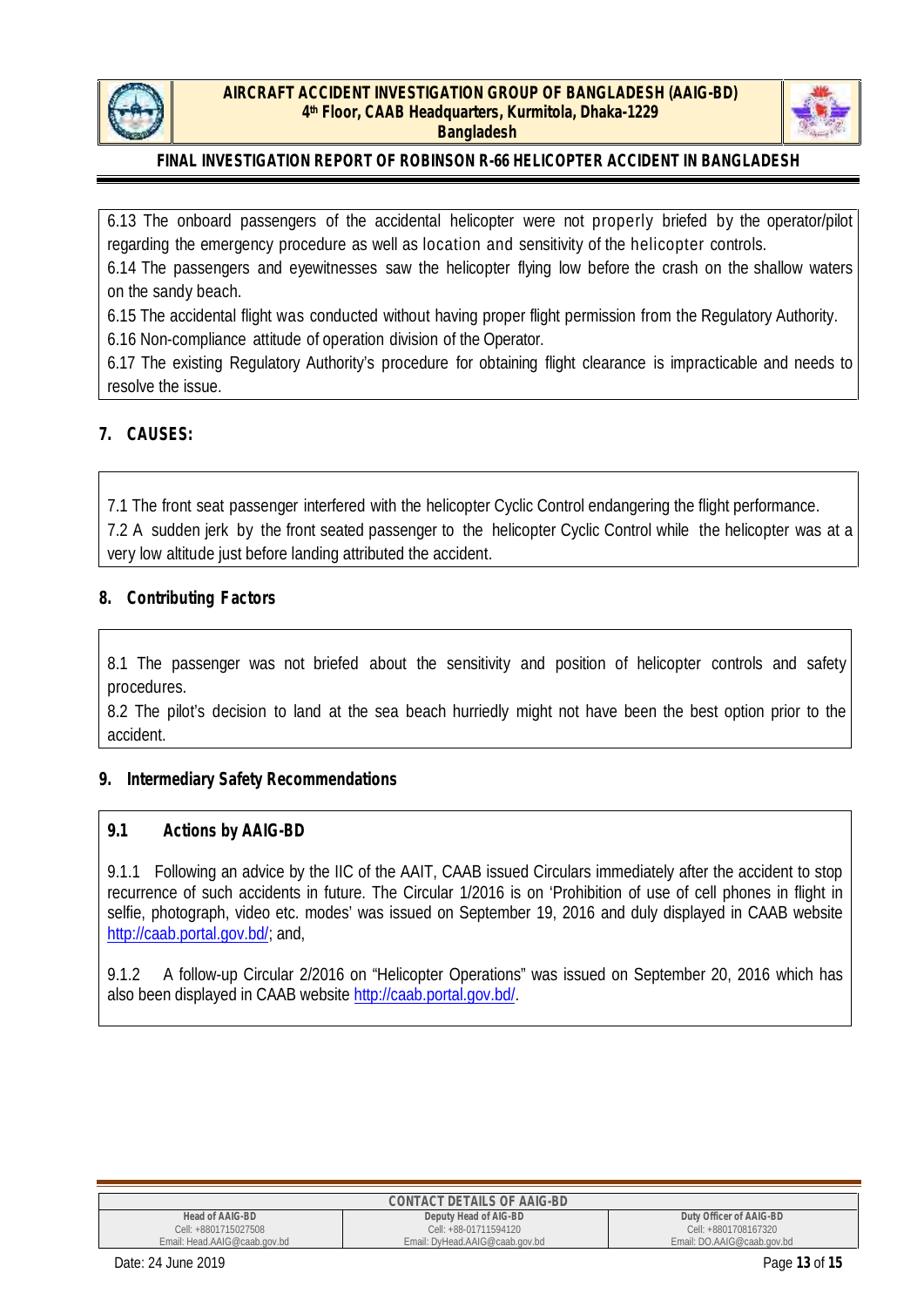



### **10. Safety Recommendations**

**10.1 Safety Recommendations to CAA, Bangladesh**

10.1.1 More compliance with procedures of OM, SOP and Safety Circulars of the operator should be ensured by the Regulatory Authority through enhancement of conduct of ramp inspection and required enforcement action; and,

10.1.2 The existing procedure/requirements of the Regulatory Authority for helicopter flight clearance on non schedule operation may immediately be reviewed.

**10.2 Safety Recommendations to the Operator of S2-AIB.**

10.2.1 Operator should review the company procedures as a whole and ensure the effectiveness and implementation of the procedures;

10.2.2 Passenger safety briefings must be done by pilots more religiously; and,

10.2.3 The Operator shall ensure that the CAAB Circular 1/2016 and Circular 2/2016 must be known and implemented for all flights.

**10.3 Safety Recommendations to all other Helicopter Operators:**

10.3.1 All helicopter operators of Bangladesh may be informed about the details of the accident to avoid recurrence of such incidents;

10.3.2 All helicopter operators of Bangladesh shall ensure to implement the Regulatory Authority Circulars 'CAAB 1/2016' dated September 19, 2016 and 'CAAB 2/2016' dated September 20, 2016.

**11. Comments on 'Draft Final Report'**

**11.1 Comments Received on the 'Draft Final Report' of Robinson R-66 Helicopter Accident in Bangladesh and Action Taken by AAIG-BD:**

| Section | Commented by                   | Comments                 | Reason for        | Action by       |
|---------|--------------------------------|--------------------------|-------------------|-----------------|
| & Para  |                                |                          | Change            | AAIG-BD         |
| 10.1.2  | <b>Chief Operating Officer</b> | The existing             | To have better    | Comments        |
|         | Meghna Aviation Ltd            | procedure/requirements   | understanding     | inserted in     |
|         | Bangladesh                     | of the Regulatory        | about destination | Section 10.1.2. |
|         |                                | Authority for helicopter | and avoid         |                 |
|         |                                | flight clearance on      | ambiguity.        |                 |

| CONTACT DETAILS OF AAIG-BD   |                                |                            |  |  |
|------------------------------|--------------------------------|----------------------------|--|--|
| Head of AAIG-BD              | Deputy Head of AIG-BD          | Duty Officer of AAIG-BD    |  |  |
| Cell: +8801715027508         | Cell: +88-01711594120          | Cell: +8801708167320       |  |  |
| Email: Head.AAIG@caab.gov.bd | Email: DyHead.AAIG@caab.gov.bd | Email: DO.AAIG@caab.gov.bd |  |  |